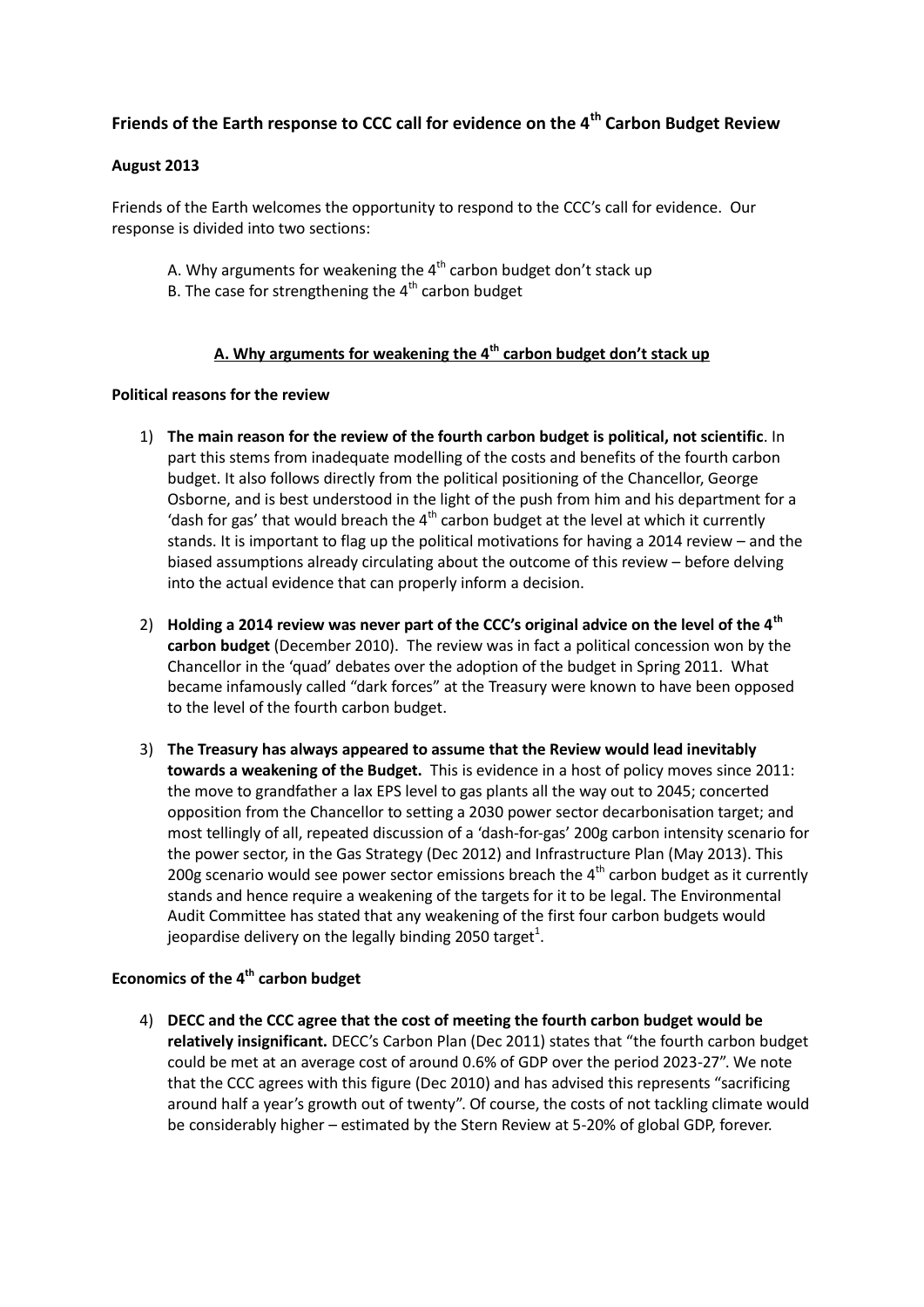- 5) **The appraisal of the costs and benefits of the fourth carbon budget has been flawed in several key ways.** Several key benefits of stronger action on climate change are not monetised or downplayed in favour of a misrepresentation of the 'costs' of action. Treasury objections to the initial adoption of the 4th carbon budget, Friends of the Earth understands, were based on a highly selective and misplaced reading of the economic modelling underpinning it.
- 6) The modelling was carried out using HMRC's Computable General Equilibrium (CGE) model, according to the Carbon Plan. The GCE model is used for policy development, in particular looking at the impact of large changes to tax policy on GDP. Its full results and assumptions are not public, but through researching occasional mentions, Freedom of Information requests and discussions with officials, FOE has been able to piece together a picture. It is a model limited in scope, primarily designed to model corporate and personal taxation. It assumes markets begin unconstrained and in equilibrium, and then tests what particular 'constraints' do to that equilibrium. It leaves out a great deal of very relevant 'benefits' of action on climate change.
- 7) **HMRC's CGE model assumes that the UK will act unilaterally to cut (more) carbon, and that the EU and rest of world will not only move more slowly than the UK** *but will do nothing at all to decarbonise*. It is assumed that global climate change will continue unabated, not in sync with UK actions. This is a highly pessimistic, highly biased model to use to appraise carbon mitigation which almost inevitably tilts the economics against it.

### 8) **The HMRC model also fails to factor in the following:**

- a. The benefits of avoided climate change impacts (see below).
- b. A carbon price applied across all sectors. HMRC have stated to Friends of the Earth that "*the price of allowances in the EU ETS and the Carbon Floor Price are captured*  for the traded sectors only".<sup>2</sup> This means that the externality costs of the carbon emitted by the non-traded sectors is not priced in as it should be.
- c. Air quality and health benefits of decarbonising.<sup>3</sup> Policies to cut carbon will have a concomitant impact on particulate and ozone pollution with a beneficial impact on respiratory and other health problems (see below).
- d. Innovation and first mover advantage. HMRC have stated to FOE that in their model "the direct investment effects of the innovation are captured, but any associated externalities (for example, first mover advantage) are not included."<sup>4</sup>

## **9) In reality, a strong 4th carbon budget would:**

- **a.** Be an appropriate response to the urgent global need for action to prevent dangerous climate change. This would protect lives and livelihoods and save the UK billions of pounds in avoided damages from climate change-induced extreme weather, such as flooding and heat waves.
- **b.** Have huge health co-benefits due to improving air quality. In a 2008 report, AEA estimated the air quality co-benefits of decarbonisation policies could lead to billions of pounds of reductions in damages, ramping up to £3bn of undiscounted benefits annually by  $2050.<sup>5</sup>$
- **c.** Reap rewards from increased exports by the UK being an early mover in the creation of low-carbon industries, supply chains, skills and services – well positioned as the world transitions away from unabated fossil fuels. The CBI state that in 2014-15, green business is "expected to roughly halve the UK's trade deficit",<sup>6</sup> whilst Green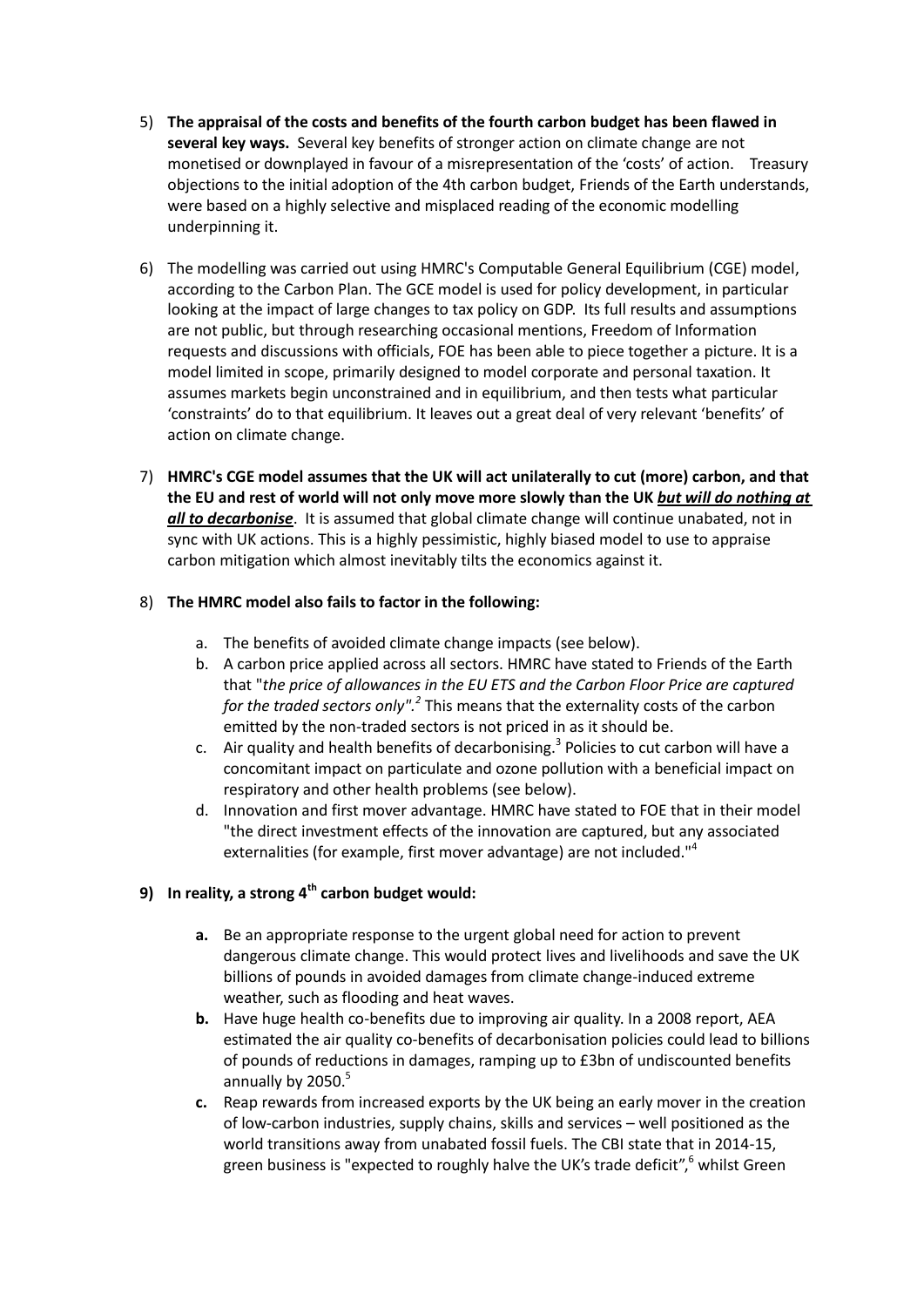Alliance calculate that the UK exported low carbon and environmental goods and services to 52 countries in 2010-11, totalling £11.8bn.<sup>7</sup>

- 10) **Even DECC have failed to communicate these benefits properly**. In their Impact Assessment for the 4th carbon budget, they consistently list only the costs of taking action. Elsewhere, the IA admits: *"This IA does not value the avoided damages from reducing GHG emissions over the period 2023-27."* The Carbon Plan (2011), in section B4 assessing the impact of policies on UK growth, notes: "*it should be noted that this modelling does not reflect all the potential benefits and costs. On the benefits side it does not reflect social externalities such as health benefits from, for example, improved air quality and lower congestion, innovation benefits are not fully captured, and the modelling largely assumes that the UK acts unilaterally, rather than reflecting action to reduce emissions by other countries. Importantly the modelling results also do not account for the benefit of avoiding significant risks to future UK growth (particularly in the long term) from global climate change."*
- 11) **The fourth carbon budget review is a chance to make the modelling of costs and benefits more robust.** The present HMRC modelling – and hence the HM Treasury interpretation and DECC Impact Assessment – overplays the costs while greatly underplaying the benefits of taking rapid action to tackle climate change. A cost-benefit analysis that measures only the costs would not seem to be a proper analysis at all, and has risked serious misinterpretation by Whitehall officials and Ministers**.**

#### **The EU picture**

- 12) **The outcome of on-going EU negotiations on the climate package beyond 2020 is a critical factor in what level of fourth carbon budget is right for the UK.** The EU has not yet agreed a package beyond 2020, but the European Commission is consulting on a range of issues relating to development of climate and energy targets for 2030. In its 2011 Roadmap for moving to a competitive low-carbon economy, the Commission suggested a reduction in emissions of 40% on 1990 levels by 2030, as being on the cost-effective path to an 80-95% reduction by 2050. The UK Government has signalled its support for a 40% reduction by 2030, and for an increase to 50% in the context of a global deal. The CCC has suggested an ambition of 55% reduction and we note thus "strongly supports" the UK's position. The Energy Secretary Ed Davey has noted that the Government is "working on the assumption that the EU will improve on its climate change agreement"<sup>8</sup>.
- **13) It appears that DECC assumes that the EU will put in place 2030 greenhouse gas reduction targets that firmly justify the existing level of the fourth carbon budget** if not indeed actually adding to the reasons why it should be strengthened (see below). It would be very bizarre to say the least if other parts of Government such as the Treasury were not working to the same conclusion and were pushing for a weaker Budget ahead of the conclusion of the EU process. Divisions such as these within the UK Government will of course only increase the chances of an unsatisfactory outcome from EU negotiations.

### **B. The case for strengthening the 4 th carbon budget**

- 14) **There is strong evidence that the 4th carbon budget should be strengthened, by tightening it.** Broadly, the question of the appropriate level for UK carbon budgets falls into three parts:
	- a. What does the science say about the dangers of climate change and its links to anthropogenic factors?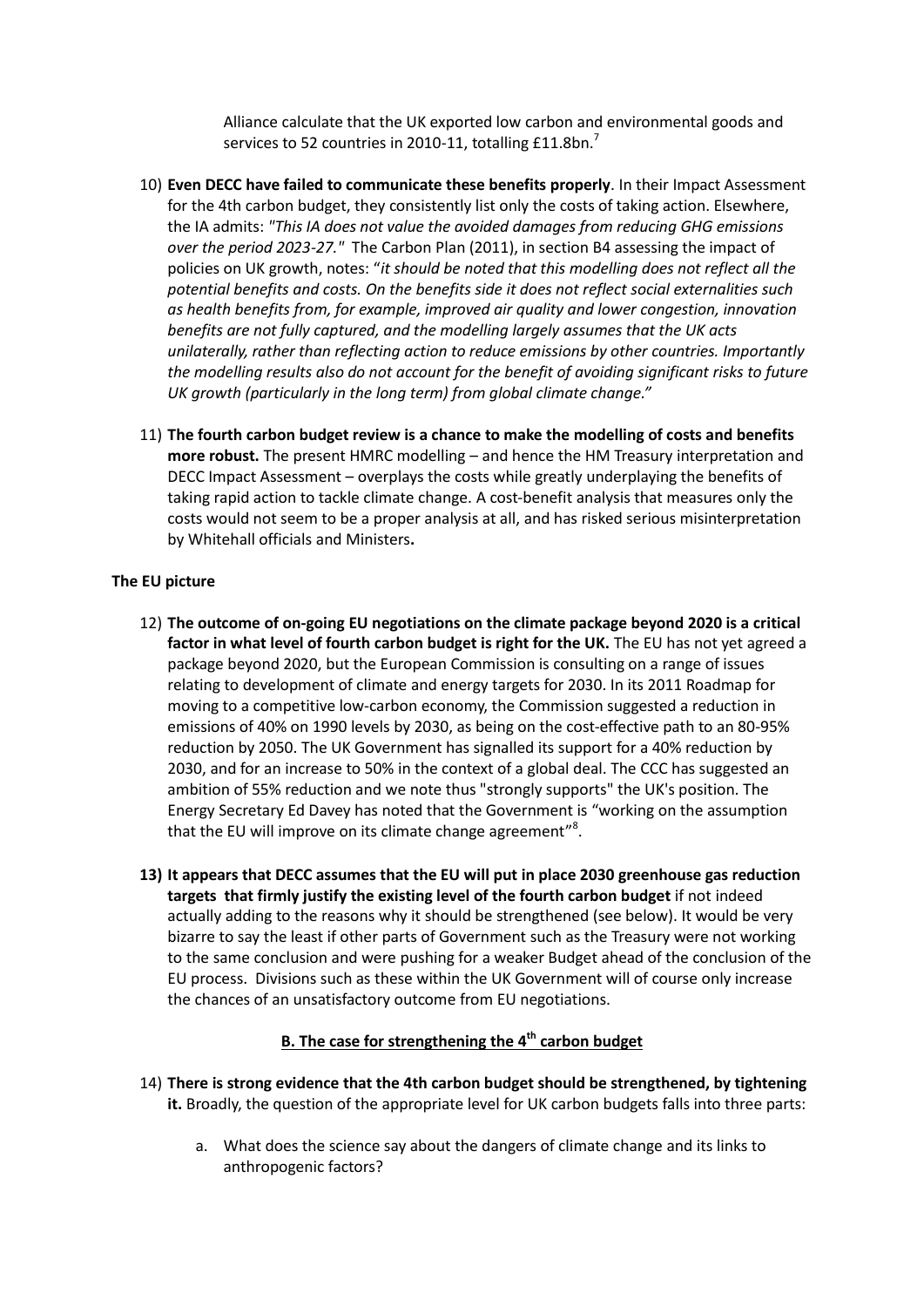- b. What level of risk of dangerous climate change is humanity prepared to accept?
- c. What is the appropriate contribution of the UK to any global response?

We leave the first question on climate science to the IPCC and their forthcoming reports. On the second and third questions, we believe that the CCC should revise their assessment of appropriate UK carbon budgets. **The 2008 and 2010 reports from the CCC take in our view an unacceptably risky approach, which leads to the setting of too high global carbon budgets, and then appropriates too high a share of that global budget to the UK**. A reassessment which was less risky and more reasonable towards developing countries would imply a substantial tightening of the UK carbon budget.

#### **Climate science and risk**

- 15) The UK's carbon budgets are based on a global carbon budget which has a greater than 50% chance of exceeding two degrees, and also a 10% chance of exceeding three degrees:
	- o 50% is very high risk for a temperature rise we "*must…not exceed*" 9 . Reducing the risk to 33% (the IPCC definition of "unlikely") would reduce the carbon budget considerably.
	- $\circ$  2 degrees is in any case already very risky James Hansen in May 2013, giving evidence to the Environmental Audit Committee, describes it as "an upper bound" of what is acceptable; Tyndall Centre describe 2 degrees as "*the boundary between dangerous and extremely dangerous*" <sup>10</sup>. Many countries advocate a 1.5 degree target.
	- $\circ$  Above 2 degrees increases risks of irreversible tipping points, as well as worse droughts, floods and other impacts.
	- o The CCC's budget has a greater than 50% chance of exceeding 2 degrees; a 10% chance of exceeding 3 degrees; and a less than 1% chance of exceeding 4 degrees. We believe that mainstream climate science shows that 3 degrees would have exceptionally severe implications for humanity: a 10% chance of exceeding three degrees seems an extremely risky course to accept.
	- o The CCC should assess whether a less than 1% chance of 3 degrees is a more appropriate target.

#### **Carbon budgets and apportionment**

- 16) The CCC's first report in 2008 discusses different countries' responsibilities, and advocate that only by 2050, there should be equal per capita emissions:
	- $\circ$  This is an extremely pro-developed country position to take, appropriating far more than an equal share of the remaining global carbon budget to developed countries.
	- o Developed countries no longer have the excuse that they need time to adjust discussions on equitable approaches to climate change have been on-going for two decades.
	- $\circ$  Other apportionment methods would give lower shares to developed countries, allowing developing countries greater "emissions space" to develop and make the transition to low-carbon economies.
	- o The CCC state that "*it is not part of the Committee's remit to propose a specific methodology for the purposes of international negotiations*", and "*nor do we make a judgement about which methodology is ethically preferable to another.*" 11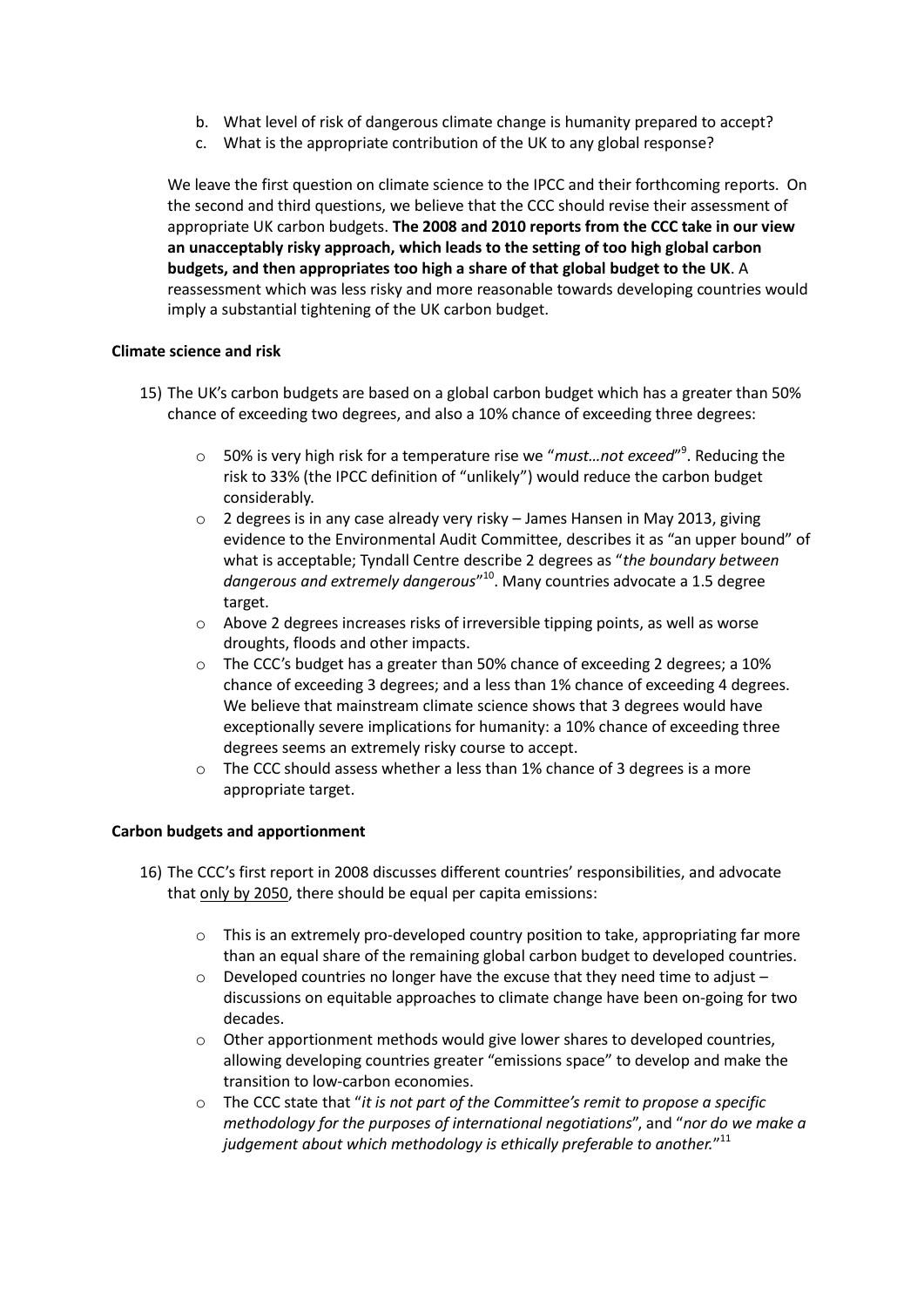- $\circ$  However, they have had to make such a choice, in setting the UK budget, and have explicitly chosen one which benefits the UK greatly at other countries' expense. **Developed countries would get a far greater than per capita share of the world's remaining carbon budget under the CCC's methodology; this does not appear to be consistent with the UNFCCC's principles on differentiated responsibilities.**
- $\circ$  Our assessment is that only requiring per capita emission equality by 2050 means that developing country per capita emissions would not be able to increase more than marginally in the period to 2020, and would have to fall rapidly after that. An indicative graph is shown below, based on global peaking in 2020, and developed country linear trajectory to equal per capita emissions by 2050.



#### **Conclusion: the need to strengthen carbon budgets**

- 17) **These two assumptions on risk and apportionment mean the UK's carbon budgets are in our view far too lax at present**. An equal per capita share of the remaining carbon budget for a likely chance of avoiding two degrees would mean UK cuts of 80% in greenhouse gas emissions by 2030, on 1990 levels $^{12}$ . This focus solely on remaining carbon budgets also ignores all historical responsibility for climate change, so is still very generous to the UK. The CCC's budget analysis is also based on assumptions around dates for global peaking of emissions (2016) which now look unlikely to occur. If this is the case, this means greater global emissions cuts will be required in future. This suggests there may be further reasons for tightening the UK's carbon budget.
- 18) **At the very least, the UK should be moving to an early and proactive adoption of the CCC's proposed 'global offer' budgets as we head towards COP-21 in 2015.** There is a very clear climate science and equity basis for doing so, very clear economic benefits from rapid and early decarbonisation, and a very clear leadership role that the UK should be playing in encouraging a new global climate deal by the end of 2015.

#### **Contact**

Simon Bullock, Senior Climate Campaigner: [simon.bullock@foe.co.uk](mailto:simon.bullock@foe.co.uk) / 01133 899 962